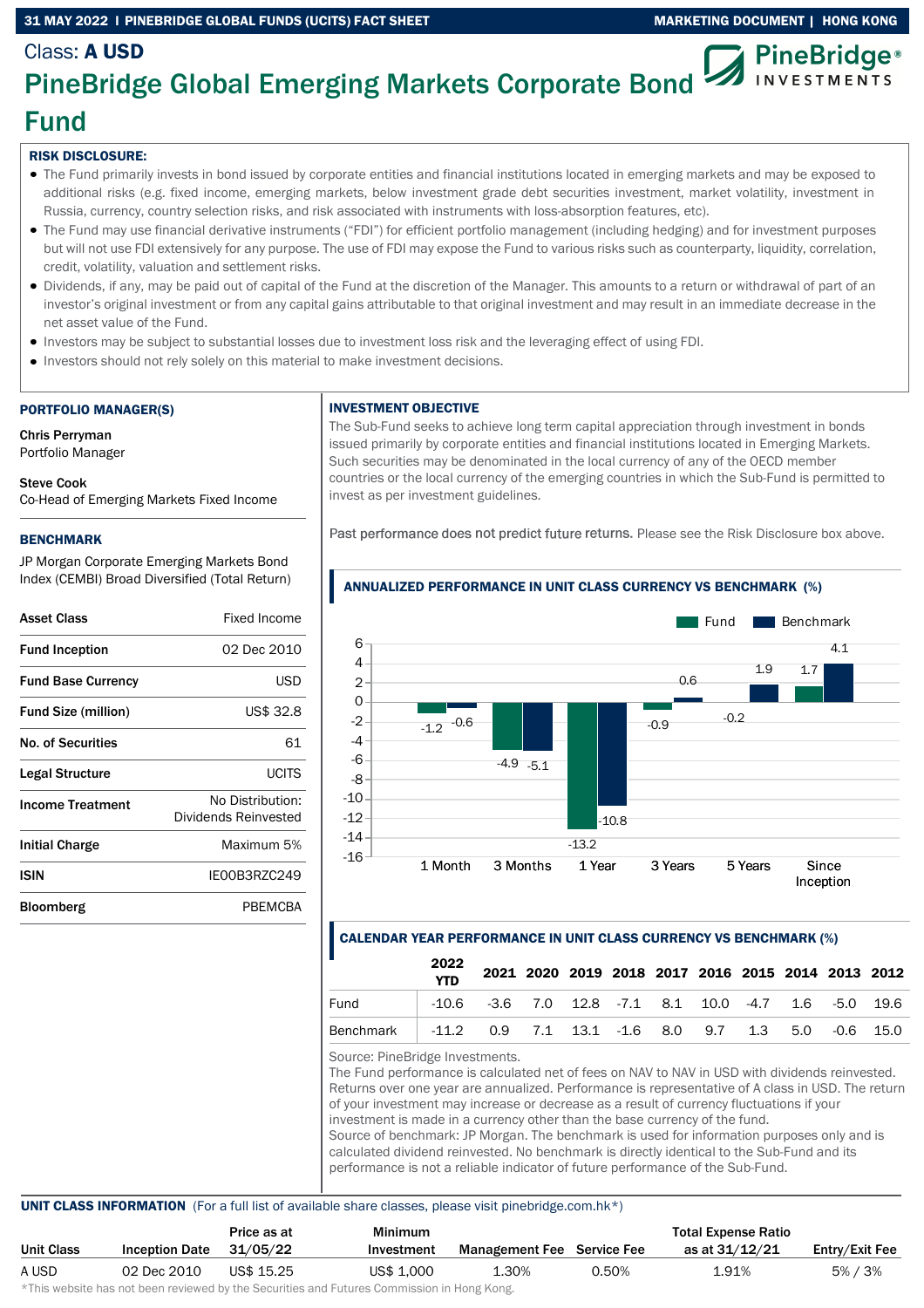## 31 MAY 2022 I PINEBRIDGE GLOBAL FUNDS (UCITS) FACT SHEET MARKETING MARKETING DOCUMENT | HONG KONG

## Class: A USD

## **PineBridge**® PineBridge Global Emerging Markets Corporate Bond **INVESTMENTS**

Fund

## SECTOR BREAKDOWN (%)

|                    | <b>FUND</b> | <b>BENCHMARK</b> |
|--------------------|-------------|------------------|
| Utilities          | 22.0        | 11.6             |
| Financial          | 21.3        | 31.5             |
| Consumer           | 18.6        | 9.9              |
| Industrial         | 10.8        | 9.2              |
| <b>TMT</b>         | 9.5         | 9.6              |
| Energy             | 7.0         | 12.1             |
| <b>Real Estate</b> | 3.0         | 4.6              |
| Metals & Mining    | 2.7         | 5.4              |
| Other              | 0.0         | 6.3              |
| Cash               | 5.2         | 0.0              |

## TOP TEN HOLDINGS (%)

|                                     | <b>FUND</b> |
|-------------------------------------|-------------|
| 1% BK OF CHN/LONDON 02/Nov/2024     | 3.8         |
| 5.75% CANACOL ENRG LTD 24/Nov/2028  | 3.3         |
| 5.625% ORAZUL ENERGY EG 28/Apr/2027 | 2.9         |
| 3.125% ABO FINANCE 24/Sep/2024      | 2.9         |
| 5.875% INKIA ENERGY 09/Nov/2027     | 2.9         |
| 1.375% ONB FINANCE LTD 26/Jan/2026  | 2.8         |
| 7.45% BRIGHT SCHOLAR 31/Jul/2022    | 2.8         |
| 3.25% ALPEK SA DE CV 25/Feb/2031    | 2.6         |
| 3.975% NETWORK 12I LTD PERPETUAL    | 2.3         |
| 4.625% GOLDEN EAGLE RET 21/May/2023 | 2.3         |

## FUND ANALYSIS

|                          | <b>3 YEARS</b> |
|--------------------------|----------------|
| <b>Information Ratio</b> | $-0.4$         |
| Tracking Error (%)       | 4.2            |
| Standard Deviation (%)   | 12.5           |
| <b>Beta</b>              | 1.3            |
| R Squared (%)            | 95.1           |

## GEOGRAPHICAL BREAKDOWN (%)

|               | <b>FUND</b> | <b>BENCHMARK</b> |
|---------------|-------------|------------------|
| China         | 15.0        | 7.0              |
| Mexico        | 11.7        | 4.4              |
| Colombia      | 10.8        | 3.8              |
| Peru          | 9.7         | 3.2              |
| India         | 7.3         | 4.3              |
| <b>Brazil</b> | 6.8         | 4.7              |
| Chile         | 6.8         | 3.7              |
| Qatar         | 5.7         | 3.9              |
| Other         | 21.2        | 65.1             |
| Cash          | 5.2         | 0.0              |

## CREDIT RATING (%)

|           | <b>FUND</b> | <b>BENCHMARK</b> |
|-----------|-------------|------------------|
| Aaa       | 5.2         | 0.1              |
| Aa        | 0.5         | 5.5              |
| Α         | 13.9        | 20.0             |
| Baa       | 20.0        | 31.3             |
| Ba        | 42.9        | 20.5             |
| B         | 15.0        | 13.2             |
| Caa       | 0.0         | 4.1              |
| C         | 0.4         | 0.2              |
| <b>NR</b> | 2.2         | 4.9              |
| Other     | 0.0         | 0.2              |

## PORTFOLIO CHARACTERISTICS

| Avg Coupon (%)            | 4.6      |
|---------------------------|----------|
| Avg Yield to Maturity (%) | 8.4      |
| Average Duration Yrs      | 3.6      |
| Avg Credit Rating         | Baa3/Ba1 |

#### **GLOSSARY**

Reflects sensitivity of the fund's returns to that of benchmark returns. A beta of 1.05 suggests that the fund could perform 5% better than the benchmark in up market and 5% worse in down market, assuming all other factors remain constant.

Exit Fee: Fee charged to investors when they redeem unit from a fund.

Information Ratio: Measures the funds returns above the benchmark returns relative to the risk (volatility) of the excess returns. It is a measure that identifies the consistency of the manager to outperform the benchmark.

Initial Fee: Fee charged to investors when they purchase units in a fund.

Management Fee: Percentage of the fund's assets that unitholders pay annually as remuneration to the investment adviser for managing the fund.

R Squared: Reflects the proportion of fund performance explained by changes in the benchmark. A high R-squared indicates the fund's performance has been in line with the benchmark. A low R-squared indicates the fund's performance has not been in line with the benchmark.

Service Fee: Percentage of fund's assets that retail unitholders pay annually for distribution services.

Total Expense Ratio (TER): Estimated percentage (annualized) of fund assets used to pay for management fees and operating expenses, including service fees (if any) incurred by the fund. Fund expenses are reflected in the NAV. When calculating the TER, PineBridge has used the amount of expenses that it has received or estimated in its capacity as the Fund's Manager. Please note that the expense ratio includes variable expenses that are based on a number of factors including fund size, transactions, and other expenses. No assurance can be given that the TER will be realized over any future given period.

Tracking Error: Reflects the degree of variability of fund returns in relation to the benchmark. The lower the number the closer the fund's historic performance is to the benchmark.